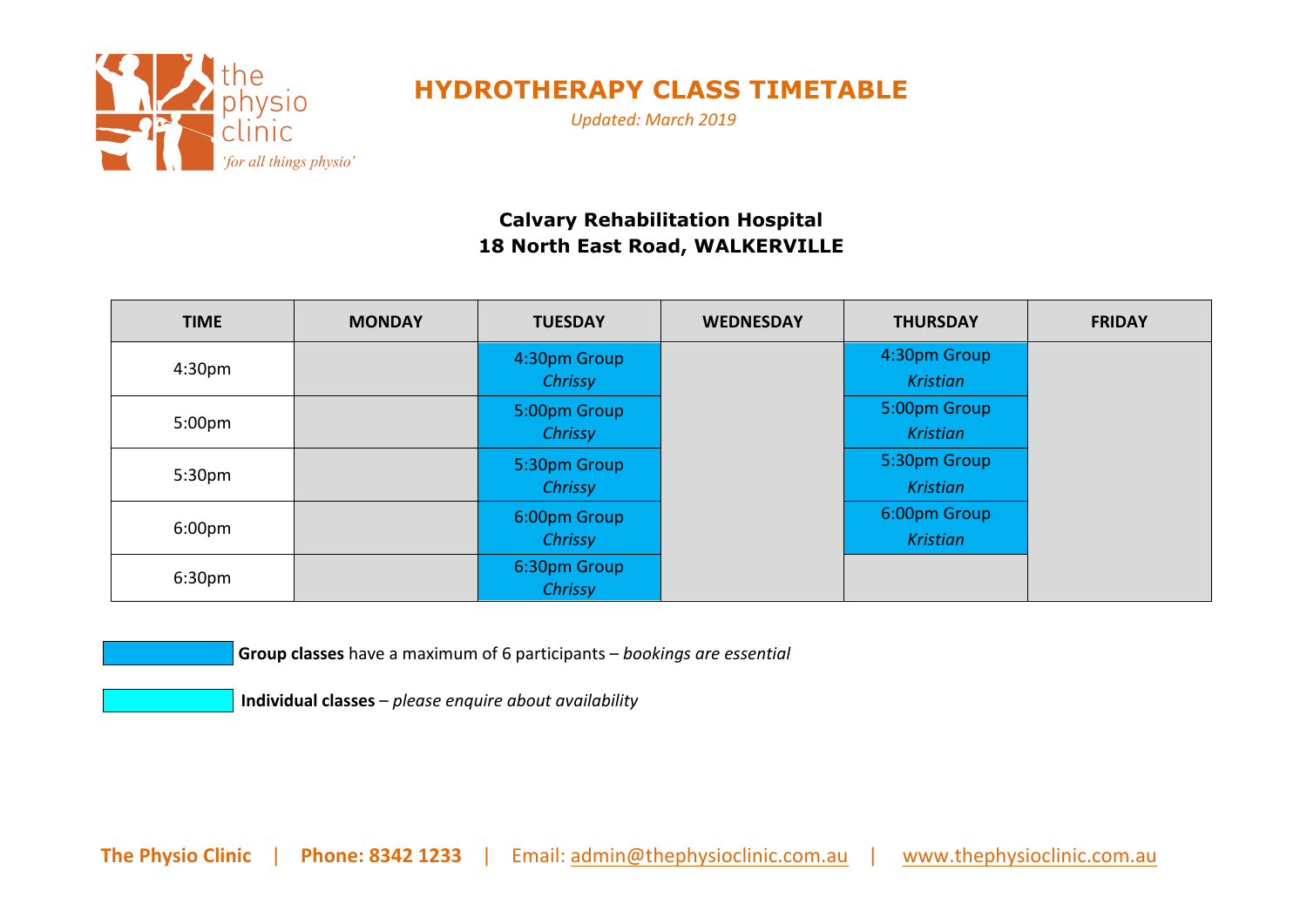

*Updated: March 2019*

### **Findon Swim School 322 Grange Road, KIDMAN PARK**

| <b>TIME</b>        | <b>MONDAY</b> | <b>TUESDAY</b>                       | <b>WEDNESDAY</b> | <b>THURSDAY</b>                      | <b>FRIDAY</b> |
|--------------------|---------------|--------------------------------------|------------------|--------------------------------------|---------------|
| 8:00am             |               |                                      |                  | 8:00am Group<br>Lauren               |               |
| $\cdots$           |               |                                      |                  |                                      |               |
| 11:30am            |               | 11:30am Group<br>Lauren              |                  | 11:30am Group<br><b>Lauren</b>       |               |
| 12:15pm            |               | 12:10pm Group<br>Lauren              |                  | 12:10pm Group<br><b>Lauren</b>       |               |
| 1:00 <sub>pm</sub> |               | 12.40pm Individual<br>$(1:1)$ Lauren |                  | 12.40pm Individual<br>$(1:1)$ Lauren |               |

*!*

**Group classes** have a maximum of 6 participants – *bookings are essential* 

**Individual classes** – *please enquire about availability*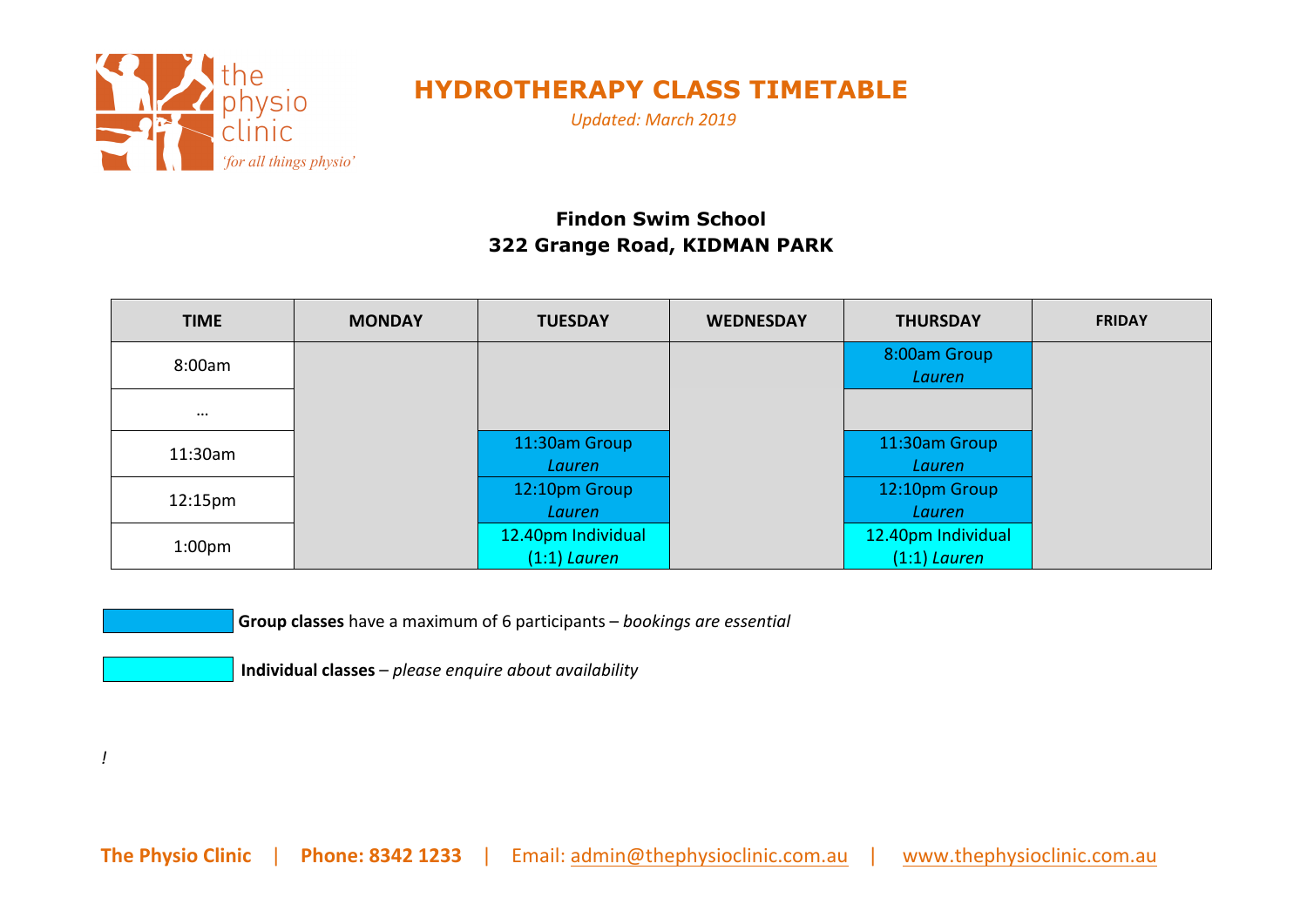

*Updated: March 2019*

### **Norwood Swim School, 273 The Parade, BELUAH PARK**

| <b>TIME</b> | <b>MONDAY</b> | <b>TUESDAY</b> | <b>WEDNESDAY</b> | <b>THURSDAY</b>                 | <b>FRIDAY</b> |
|-------------|---------------|----------------|------------------|---------------------------------|---------------|
| 12:30 pm    |               |                |                  | 12:30pm Group<br><b>Chrissy</b> |               |